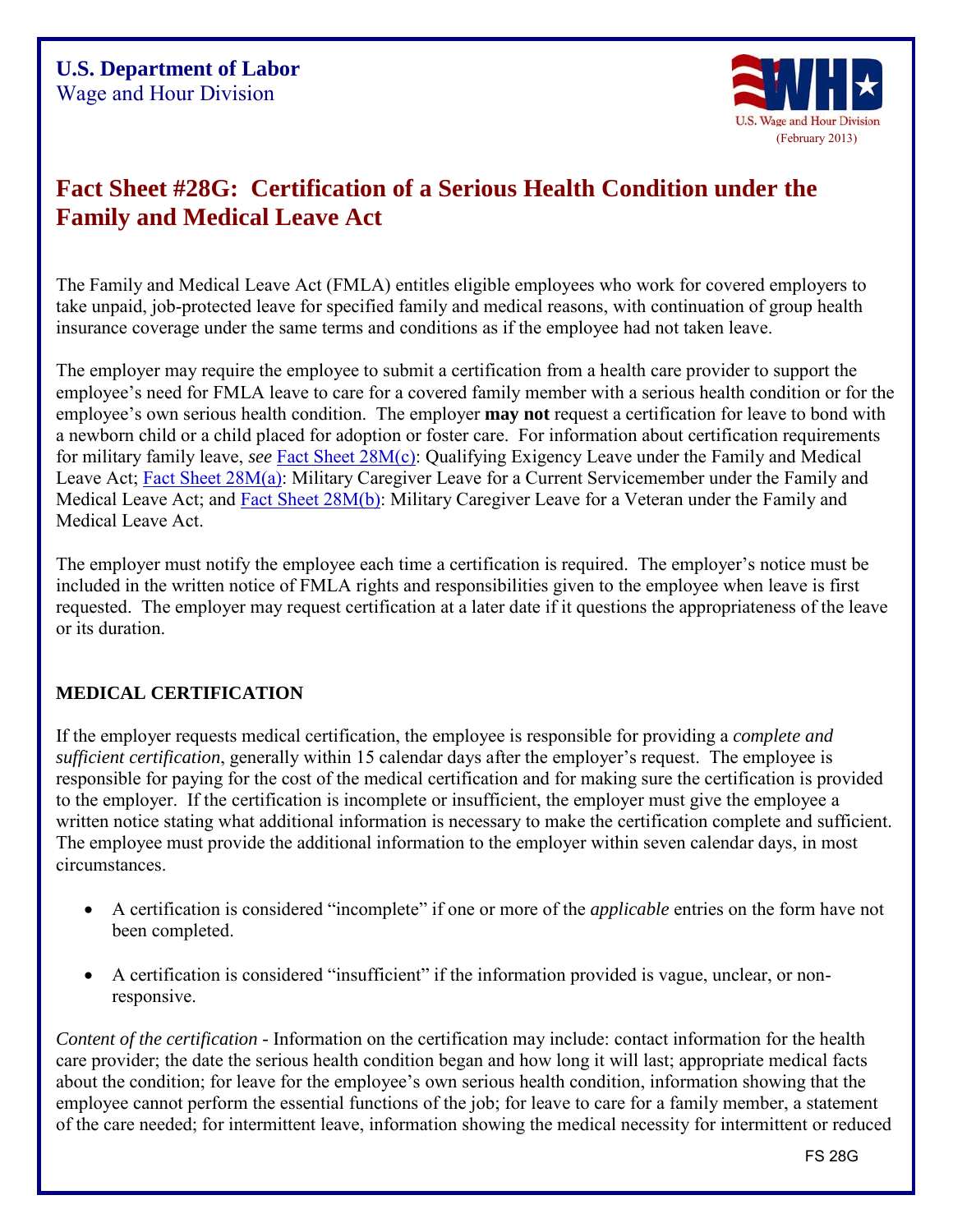schedule leave and either the dates of any planned leave or the estimated frequency and duration of expected incapacity due to the condition.

*Consequences* - If the employee does not provide the requested certification within the time required or fails to provide a complete and sufficient certification despite the opportunity to cure any deficiencies, the employer may deny the employee's request for FMLA leave.

*Annual certification* - If the employee's need for FMLA leave lasts beyond a single FMLA leave year, the employer may require the employee to provide a new medical certification in each new FMLA leave year.

*Certification forms* - The FMLA does not require the use of any specific certification form. The Department has developed optional forms that can be used for leave for an employee's own serious health condition (WH-380-E) or to care for a family member's serious health condition (WH-380-F), or the employer may use its own forms. If the employer chooses to use its own forms, it may not require any additional information beyond what is specified in the FMLA and its regulations. Employers must accept a complete and sufficient medical certification, regardless of the format. In all instances, the information requested on the certification form must relate only to the serious health condition for which the employee is seeking leave. The Department's forms are available for free at [www.dol.gov/whd/fmla.](http://www.dol.gov/whd/fmla)

# **AUTHENTICATION AND CLARIFICATION**

Once the employer has received a complete and sufficient certification, **the employer may not request**  *additional* **information from the health care provider**. However, the employer may use a human resources professional, a leave administrator, another health care provider, or a management official to contact the health care provider to authenticate or to clarify the certification. For example, the employer's appropriate representative could ask the health care provider if the information contained on the form was completed or authorized by him or her, or ask questions to clarify the handwriting on the form or the meaning of a response. Under **no** circumstances may the employee's direct supervisor contact the employee's health care provider.

# **SECOND AND THIRD OPINIONS**

If the employer has received a complete and sufficient certification but has a reason to doubt that it is valid, the employer may require the employee to obtain a second medical certification. The employer can choose the health care provider to provide the second opinion, but generally may not select a health care provider who it employs on a regular or routine basis. If the second opinion differs from the original certification, the employer may require the employee to obtain a third certification from a healthcare provider selected by both the employee and employer. The opinion of the third health care provider is final and must be used by the employer. The employer is responsible for paying for the second and third opinions, including any reasonable travel expenses for the employee or family member. While waiting for the second (or third) opinion, the employee is provisionally entitled to FMLA leave.

### **RECERTIFICATION**

In general, the employer may request the employee to provide a recertification no more often than every 30 days and only in connection with an absence by the employee. If a certification indicates that the minimum duration of the serious health condition is more than 30 days, the employer must generally wait until that minimum duration expires before requesting recertification. However, in all cases, including cases where the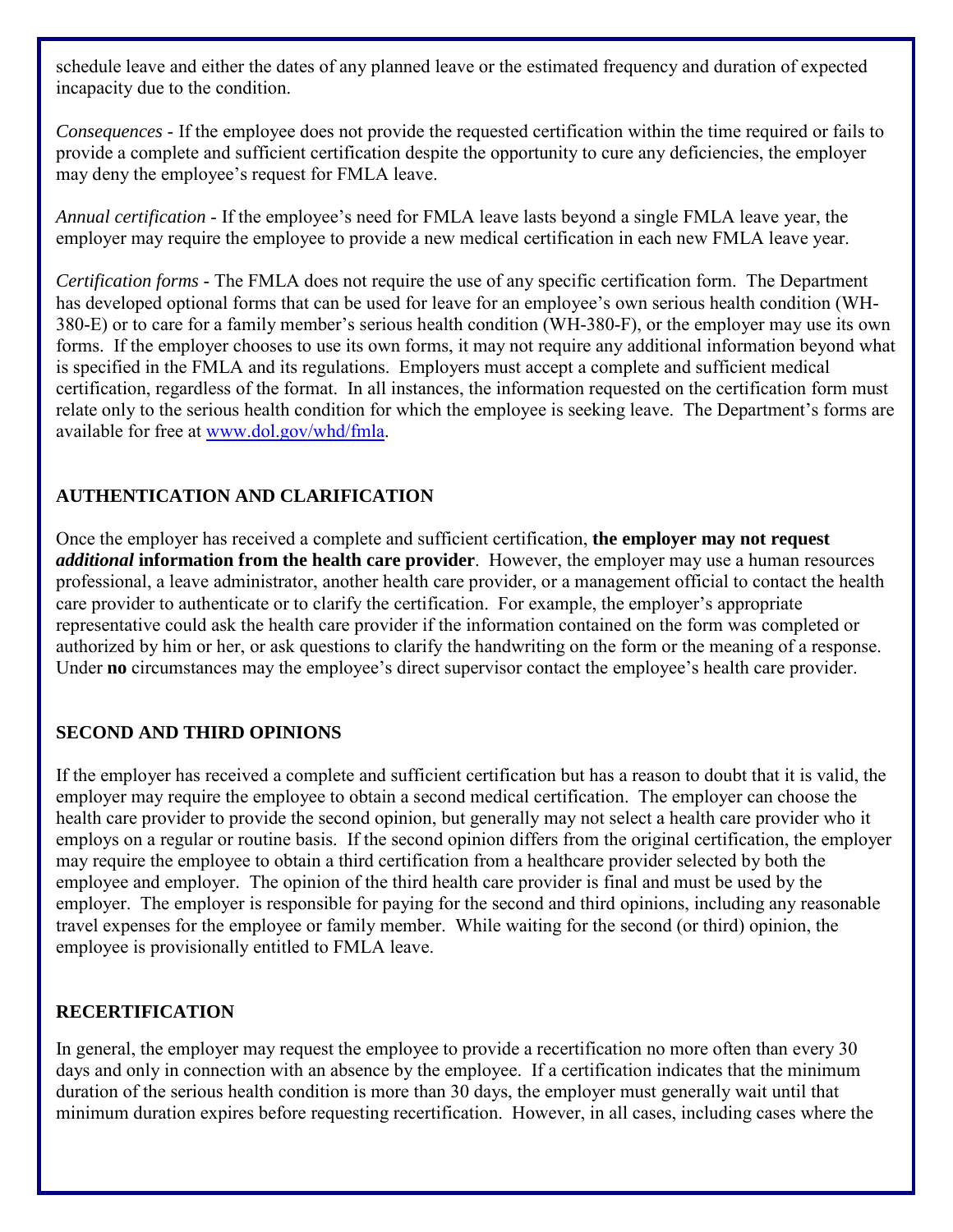condition is of an indefinite duration, the employer may request a recertification for absences every six months. The employer may request a recertification in *less than 30 days* only if:

- the employee requests an extension of leave,
- the circumstances described by the previous certification have changed significantly, or
- the employer receives information that causes it to doubt the employee's stated reason for the absence or the continuing validity of the existing medical certification.

In general, the employer may ask for the same information in a recertification as that permitted in the original medical certification. However, an employer may provide the health care provider with a record of the employee's absences and ask if the serious health condition and need for leave is consistent with the leave pattern. The employee is responsible for paying for the cost of a recertification. The employer cannot require a second or third opinion for a recertification. In most circumstances, the employer must allow the employee at least 15 calendar days to provide the recertification after the employer's request.

# **FOREIGN MEDICAL CERTIFICATION**

If the employee or the employee's family member is visiting another country, or a family member resides in another country, and a serious health condition develops, the employer must accept a medical certification, as well as second and third opinions, from a health care provider who practices in that country. If a medical certification by a foreign health care provider is not in English, the employer may require the employee to provide a written translation of the certification.

# **FITNESS-FOR-DUTY**

The employer may have a policy or practice that requires employees in similar job positions who take leave for similar health conditions to provide a return to work, or "fitness-for-duty," certification from the employee's health care provider showing that the employee is able to resume work. The employer may request a fitnessfor-duty certification *only* with regard to the particular health condition that caused the employee's need for FMLA leave. If the employer will require a fitness-for-duty certification, it must provide notice of that requirement and whether the certification must address the employee's ability to perform the essential functions of his or her job with the FMLA designation notice.

In general, a fitness-for-duty certification may not be required for each absence taken on an intermittent or reduced leave schedule. However, if the employer has a reasonable belief that the employee's return to work presents a significant risk of harm to the employee or to others, the employer may require a fitness-for-duty certification up to once every 30 days.

As long as the employer has provided the required notice regarding any fitness-for-duty certification requirement, the employee's return to work may be delayed until the fitness-for-duty certification is provided. An employer may contact an employee's health care provider to clarify or authenticate a fitness-for-duty certification, but cannot delay the employee's return to work while making that contact. An employer may not require second or third opinions for a fitness-for-duty certification. The employee is responsible for paying any cost of obtaining the fitness-for-duty certification. If State or local law or collective bargaining agreement governs an employee's return to work, those provisions must be applied.